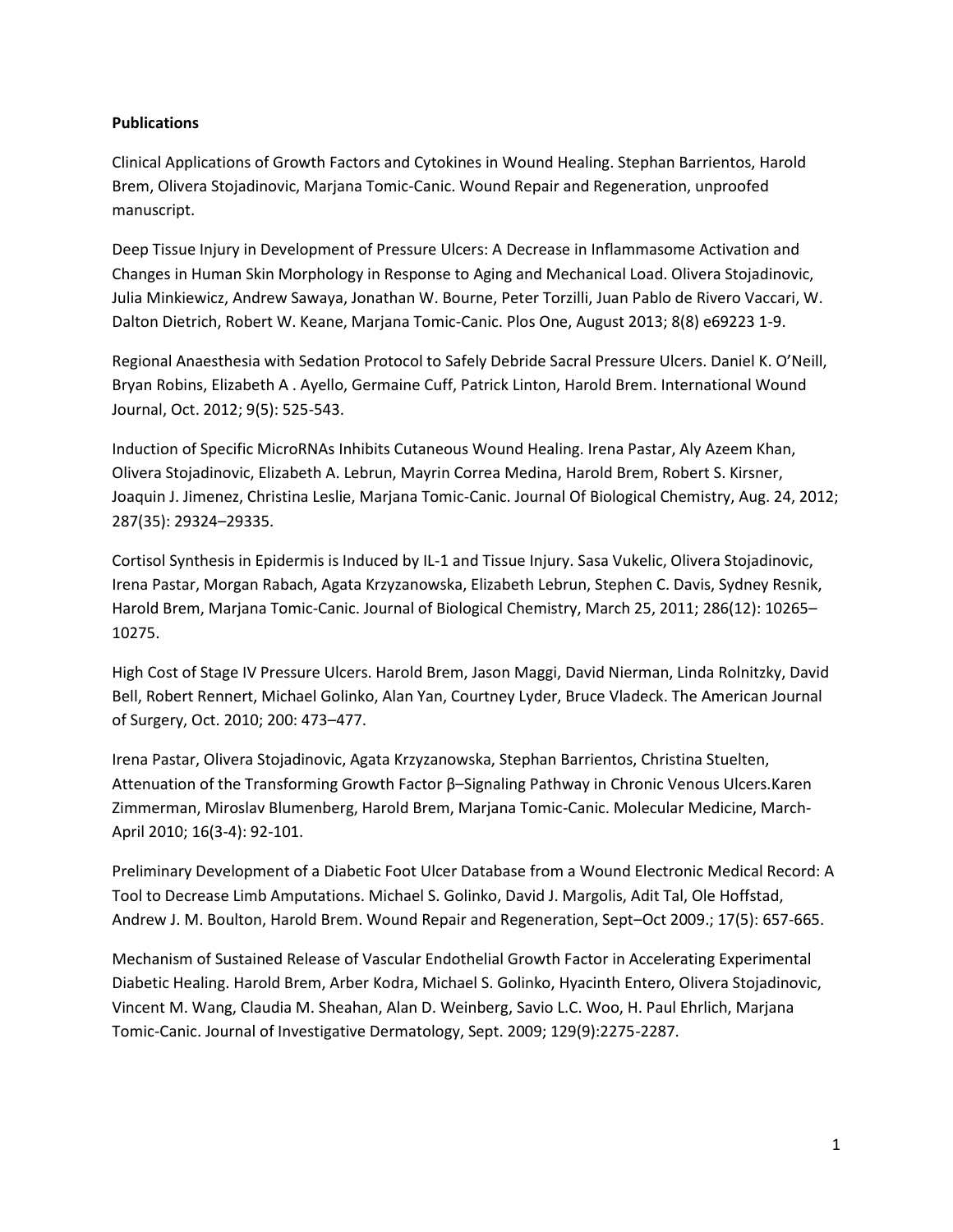Surgical Pathology to Describe the Clinical Margin of Debridement of Chronic Wounds Using a Wound Electronic Medical Record. Michael S Golinko, Renata Joffe, David deVinck, Eashwar Chandrasekaran, Olivera Stojadinovic, Stephan Barrientos, SasaVukelic, MarjanaTomic-Canic, Harold Brem. Journal of the American College of Surgeons, Aug. 2009; 209(2): 254-260.e1.

Operative Debridement of Pressure Ulcers. Jessica Schiffman, Michael S. Golinko, Alan Yan, Anna Flattau, Marjana Tomic-Canic, Harold Brem. World Journal of Surgery, July 2009; 33(7): 1396–1402.

Wound Emergencies: The Importance of Assessment, Documentation, and Early Treatment Using a Wound Electronic Medical Record. Michael S. Golinko, Sunday Clark, Robert Rennert, Anna Flattau, Andrew J. M. Boulton, Harold Brem. Ostomy Wound Management, May 2009; 55(5): 54-61.

The Role of Vascular Endothelial Growth Factor in Wound Healing. Philip Bao, Arber Kodra, Marjana Tomic-Canic, Michael S. Golinko, H. Paul Ehrlich, Harold Brem. Journal of Surgical Research, May 15, 2009; 153(2): 347-358.

Developing and Evaluating Outcomes of an Evidence-based Protocol for the Treatment of Osteomyelitis in Stage IV Pressure Ulcers: A Literature and Wound Electronic Medical Record Database Review. Robert Rennert, Michael Golinko, Alan Yan, Anna Flattau, Marjana Tomic-Canic, Harold Brem. Ostomy Wound Management, March 2009; 55(3): 42-53.

Standardization of Wound Photography Using the Wound Electronic Medical Record. Robert Rennert, Michael Golinko, Dave Kaplan, Anna Flattau, Harold Brem. Advances in Skin & Wound Care, Jan. 2009; 22(1): 32-38.

Operative Debridement of Diabetic Foot Ulcers. Michael S. Golinko, Renta Joffe, Jason Maggi, Dalton Cox, Eashwar B. Chandrasekaran, MS, R. Marjana Tomic-Canic, Harold Brem. Journal of the American College of Surgeons, Dec. 2008; 207(6): e1-e6.

Antibiotic-Resistant Gram-Negative Bacteria in Deep Tissue Cultures. Anna Flattau, Jessica Schiffman, Franklin D. Lowy, Harold Brem. International Wound Journal, Dec. 2008; 5(5): 599-600.

Using Gene Transcription Patterns (Bar Coding Scans) to Guide Wound Debridement and Healing. Marjana Tomic-Canic, Elizabeth A. Ayello, Olivera Stojadinovic, Michael S. Golinko, Harold Brem. Advances in Skin & Wound Care, Oct. 2008; 21(10): 487-494.

Growth Factors and Cytokines in Wound Healing. Stephan Barrientos, Olivera Stojadinovic, Michael S. Golinko, Harold Brem, Marjana Tomic-Canic. Wound Repair and Regeneration, Sept-Oct 2008; 16(5): 585-601.

ADAM12: A Potential Target for the Treatment of Chronic Wounds. Asheesh Harsha, Olivera Stojadinovic, Harold Brem, Atsuko Sehara-Fujisawa, Ulla Wewer, Cynthia A. Loomis, Carl P. Blobel, Marjana Tomic-Canic. Journal of Molecular Medicine, Aug. 2008; 86(8): 961-969.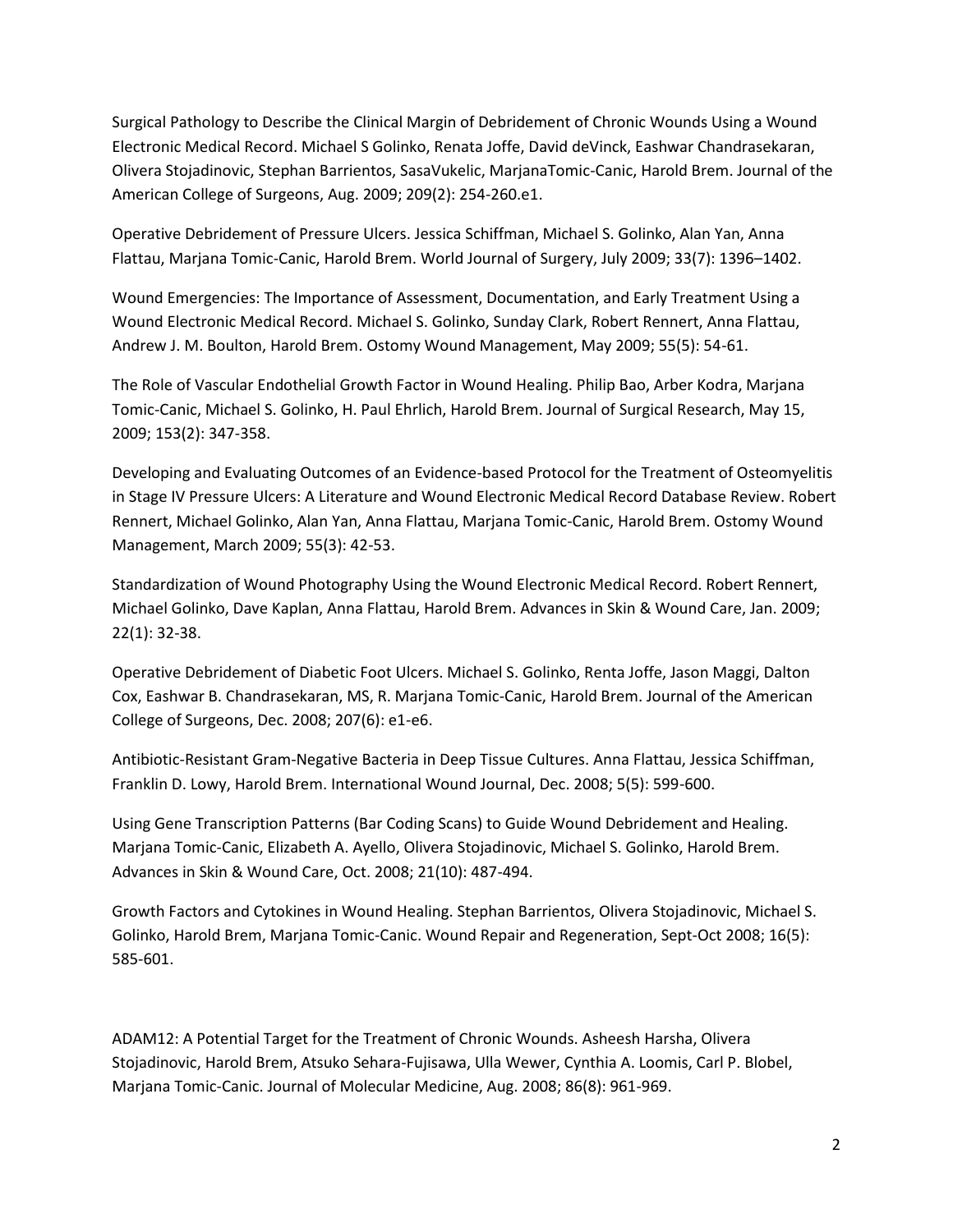Primary Cultured Fibroblasts Derived from Patients with Chronic Wounds: A Methodology to Produce Human Cell Lines and Test Putative Growth Factor Therapy Such As GMCSF. Harold Brem, Michael S. Golinko, Olivera Stojadinovic, Arber Kodra, Robert F. Diegelmann, Sasa Vukelic, Hyacinth Entero, Donald L. Coppock, Marjana Tomic-Canic. Journal of Translational Medicine, 2008; 6:75.

The Synergism of Age and db/db Genotype Impairs Wound Healing. Harold Brem, Marjana Tomic-Canic, Hyacinth Entero, Andrew M. Hanflik, Vincent M. Wang, John T. Fallon, H. Paul Ehrlich. Experimental Gerontology 2007; 42(6): 523-531

Cellular and Molecular Basis of Wound Healing in Diabetes. Harold Brem, Marjana Tomic-Canic. The Journal of Clinical Investigation, May 2007; 117(5): 1219-22.

Molecular Markers in Patients with Chronic Wounds to Guide Surgical Debridement. Harold Brem, Olivera Stojadinovic, Robert F Diegelmann, Hyacinth Entero, Brian Lee, Irena Pastar, Michael Golinko, Harvey Rosenberg, and Marjana Tomic-Canic. Molecular Medicine, Jan-Feb 2007; 13(1-2): 30–39.

Evidence-Based Protocol for Diabetic Foot Ulcers. Harold Brem, Peter Sheehan, Harvey J. Rosenberg, Jillian S. Schneider, Andrew J. M. Boulton. Plastic and Reconstructive Surgery, June Supplement 2006; 117(7S): 193S-209S.

Molecular Pathogenesis of Chronic Wounds: The Role of β-Catenin and c-myc in the Inhibition of Epithelialization and Wound Healing. Olivera Stojadinovic, Harold Brem, Constantinos Vouthounis, Brian Lee, John T. Fallon, Michael Stallcup, Ankit Merchant, Robert D. Galiano, Marjana Tomic-Canic. American Journal of Pathology, July 2005; 167(1): 59-69.\_

Practical Treatment of Pain in Patients with Chronic Wounds: Pathogenesis-Guided Management. Gordon Freedman, Hyacinth Entero, Harold Brem. American Journal of Surgery, July 2004; 188 (1A Suppl): 31-35.

Protocol for the Successful Treatment of Pressure Ulcers. Harold Brem, Courtney Lyder. American Journal of Surgery, July 2004; 188 (1A Suppl): 9-17.

Pathogenesis and Treatment of Pain in Patients with Chronic Wounds. Gordon Freedman, Conrad Cean, Vincent Duron, Alina Tarnovskaya, Harold Brem. Surgical Technology International 2003; 11: 168-179.

Healing of Elderly Patients with Diabetic Foot Ulcers, Venous Stasis Ulcers, and Pressure Ulcers. Harold Brem, Marjana Tomic-Canic, Alina Tarnovskaya, H. Paul Ehrlich, Edwina Baskin-Bey, Kiran Gill, Miriam Carasa, Sarah Weinberger, Hyacinth Entero, Bruce Vladek. Surgical Technology International 2003; 11: 161-167.

Clinical Efficacy and Mechanism of Bilayered Living Human Skin Equivalent (HSE) in Treatment of Diabetic Foot Ulcers. Harold Brem, Jan Young, Marjana Tomic-Canic, Cary Isaacs, H. Paul Ehrlich. Surgical Technology International 2003; 11: 23-31.